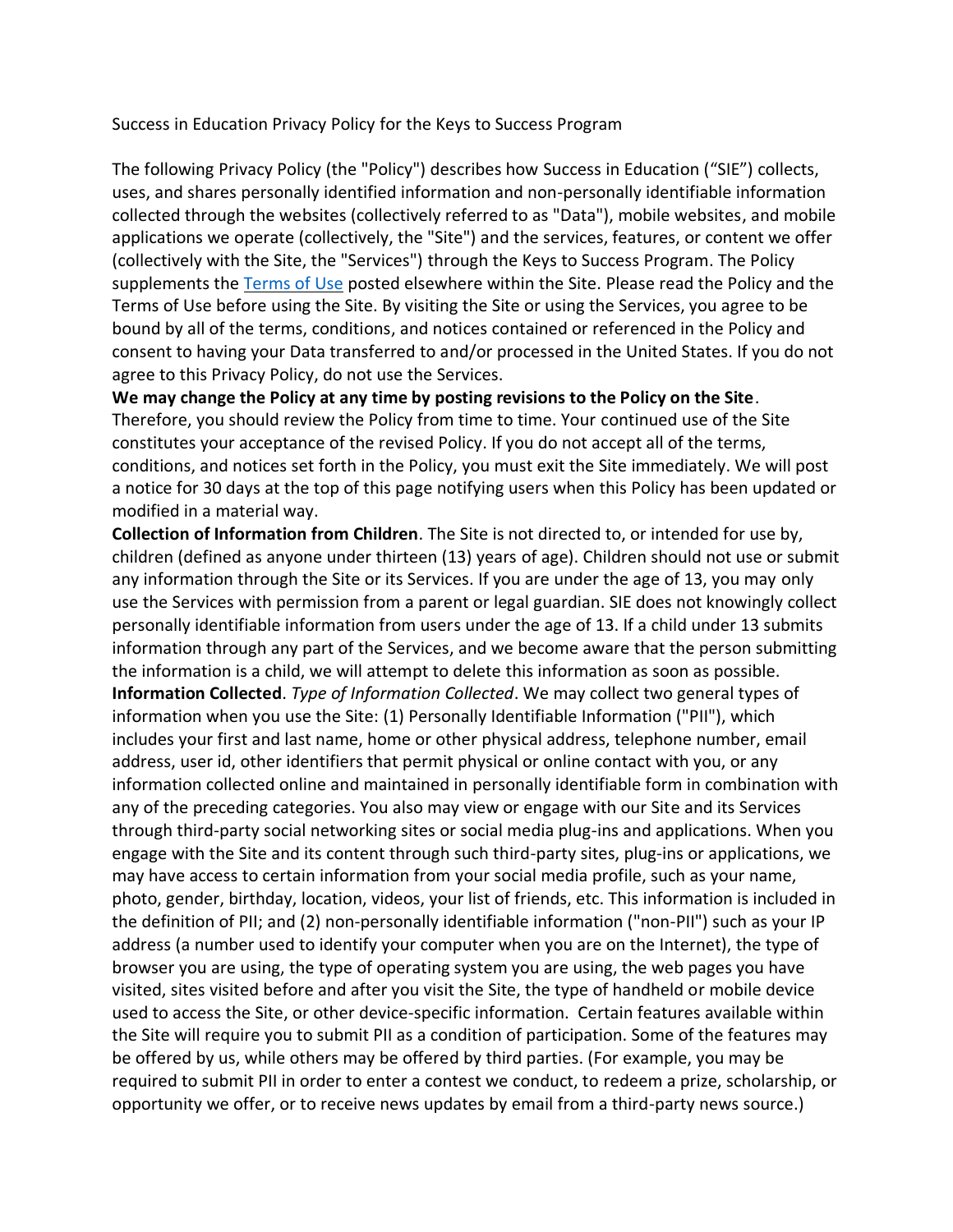When you choose to submit PII to a third party in connection with your use of the Site, the third-party's privacy policy, rather than this Policy, will control the use of your PII. YOU CAN ALWAYS REFUSE TO PROVIDE PII TO US, BUT THIS MAY RESULT IN DECREASED FUNCTIONALITY OF THE SITE FOR YOU AND LIMIT YOUR ABILITY TO RECEIVE PRIZES AND/OR INFORMATION ABOUT OPPORTUNITIES THAT MAY BE OF PARTICULAR INTEREST TO YOU.

*How Information is Collected*. We collect information both actively and passively. For example, we will collect information about you that you voluntarily provide while on the Site. In addition to information provided directly by you, we (and third parties that offer features through the Site) may collect non-PII through use of "cookies," "web beacons," "Flash cookies," or other electronic means.

Cookies. In general, a cookie is a small amount of data sent to your browser from a web server and stored on your computer's hard drive, where it can be used to identify your computer. Cookies can be used to measure website usage, improve navigation around websites, and personalize a returning visitor's experience on the website. In most cases, you can set your browser to turn off cookies or to notify you before you receive one so that you can decide whether to accept it or not. Because cookies allow you to take advantage of some of the features on the Site, we recommend that you leave them turned on. If you block or reject our cookies, some of the features on the Site may not work for you. You can refer to the instructions for your browser to learn more about these functions.

Web Beacons. We, our third-party service providers, advertisers, and partners also may use "web beacons" or similar technologies. Web beacons are small strings of code placed on a web page to collect data about how visitors use the Site. For example, web beacons may be used to count the number of users who visit the Site or to deliver a cookie to the browser of a visitor to the Site. If you set your browser to turn off cookies, web beacons, and similar technologies will detect your visits to the Site, but they will not associate your activity on the Site with information that otherwise would be stored in cookies. We do not control tracking technologies used by third parties on the Site.

Flash Cookies. The Site were to enable Adobe Flash Player ("Flash") it would use locally stored objects, also called "Flash cookies, " which uses Flash to provide special content such as video streaming, video on demand, video clips, or animation. Flash, and similar applications use Flash cookies to remember visitors' Site settings, preferences and usages. Flash cookies are managed directly through Adobe's website, rather than through your web browser.

**Third Party Advertising and Third-Party Web Sites**. This Site provides links to third-party websites. Internet advertising companies and the third-party websites on whose behalf they advertise (collectively "Third Parties") may use the technology described above to send (or "serve") directly to your browser the advertisements that appear on our Site. When this happens, Third Parties automatically receive non-PII, such as your IP address, and other information from your computer and browser, including your cookie information. They also may use cookies, Javascript, Pixel Tags, and other technologies to deliver advertisements; collect information about the effectiveness of their advertisements; collect anonymous information about your visits to the Site, such as the number of times you have viewed an ad; or customize the advertising content you see. Third Parties will not collect your name, address, or other PII, unless you affirmatively provide it to them. Third Parties set and access their cookies on your computer, not through the Site. Use of Third-Parties' cookies are subject to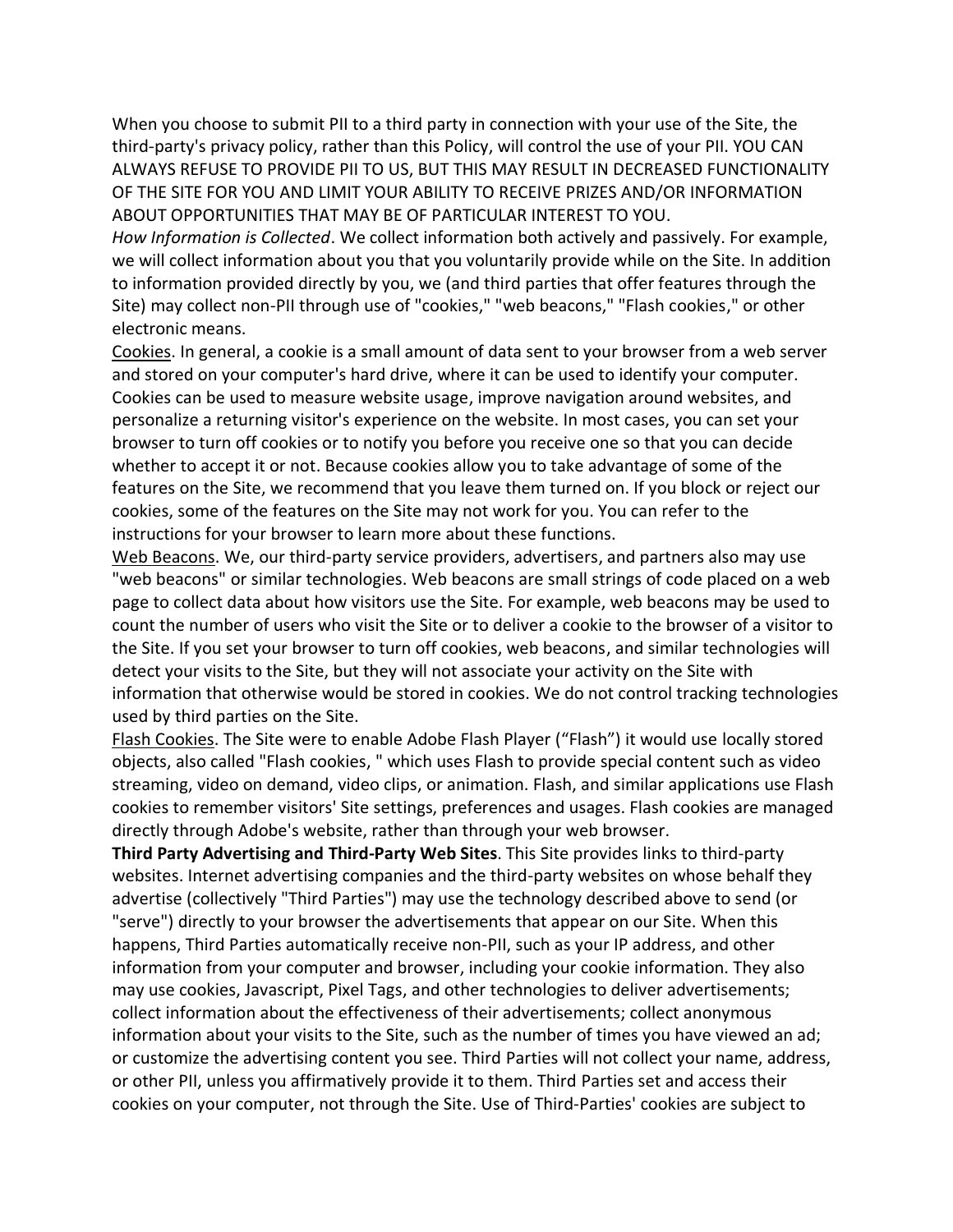their own privacy policies. For more information about these specialized cookies and other technologies, and to learn more about behavioral advertising or to opt out of this type of advertising

visit [http://www.networkadvertising.org](http://www.networkadvertising.org/) or [http://networkadvertising.org/optout\\_nonppii.asp.](http://networkadvertising.org/optout_nonppii.asp) When using a mobile application, you may receive tailored in-application advertisements. Each operating system provides its own instructions on how to prevent the delivery of tailored inapplication advertisements. You may review the instructions and/or the privacy settings for your operating system to find out how to opt out of tailored in-application advertisements. Please note that this Site contains links to other websites that do not follow our Privacy Policy. For instance, clicking on an advertisement, link, or other elements on the Site may take you to an entirely different site. Links to other sites may use our Site logo or style as a result of a cobranding agreement. These sites may send their own cookies to you, and you may collect data and make use of that data in ways that this Site would not. After you leave our Site, this Privacy Policy will no longer apply to PII or any other data collected from or provided by you. Please check the other website's applicable Privacy Policy to determine how it will handle such data. **How Information Is Used and Shared**. Information collected may be used to do the following:

Create and manage your account; Provide the products and services you request; Enroll you in contests, programs or other offers you request; Tell you about other products and services that may be of interest to you; Process payment for purchases you have made; Protect against or identify possible fraudulent transactions; Analyze the use of our Site; Collect data for Google Analytics; Develop new products and services; Understand how you arrived at the Site; Manage the Site and Services; Enforce our Terms of Use; and Enforce the terms of this Policy.

In the event that SIE is considering a sale of its business, in its entirety or a component thereof, or substantially all of its assets are acquired, or a portion thereof, Data, including PII, may be one of the transferred assets, and may therefore be used by a third-party acquirer in accordance with this Privacy Policy. Such use by a third party may include review of PII, using such PII to contact you either before or after such a transfer or sale, use or transfer of non-PII before or after such a transfer or sale, or for other purposes.

**WE, THE OPERATOR, WILL NOT DISCLOSE NONPUBLIC PERSONAL INFORMATION ABOUT YOU, THE CONSUMER, TO ANY THIRD PARTY FOR COMPENSATION OR COMMERCIAL PURPOSES.** In addition, we may share your information as described below:

Information You Elect to Share: You may choose to share information with Third Parties by clicking on links to those Third Parties from within the Site. In addition, you may elect to share information, including PII, through the Services offered on the Site by, for instance, posting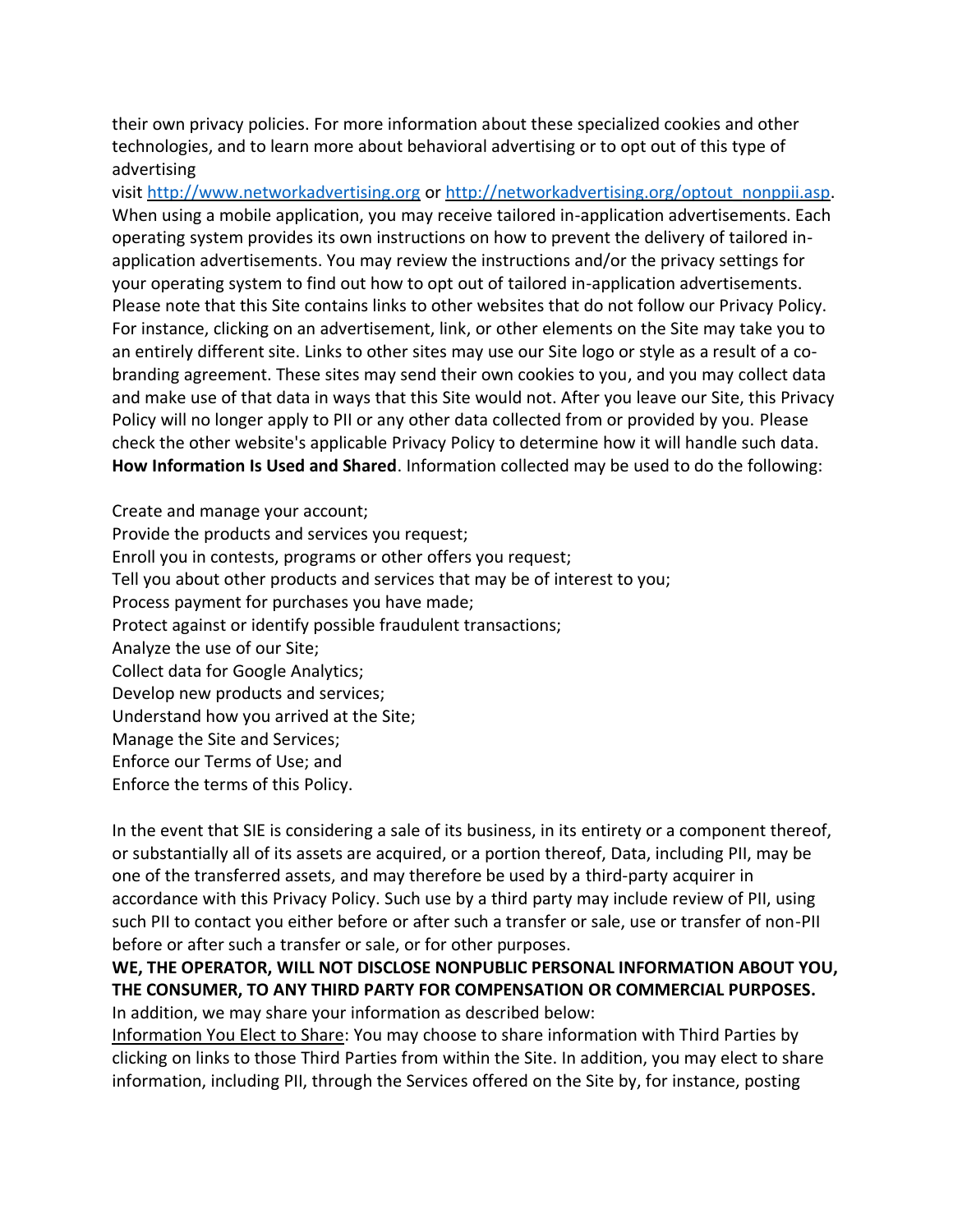comments on comment boards, or listing classified advertisements. Some activity on the Site, including content you have posted, is public by default. Some of this content may include PII. Information Disclosed to Vendors, Partners, Service Providers, and Others for Business Purposes: We contract with vendors to provide services related to the Site and may share information with such vendors in order to provide products or services to you or to help maintain the Site.

Information Disclosed for the Protection of the Site and for Others. We may disclose PII in the following situations: (1) as required by law or to respond to legal process or lawful requests, including from law enforcement; (2) when we believe it is necessary to prevent, investigate, or address the following: (a) possible illegal activities, including, but not limited to, fraud, (b) violation of our Terms of Use, (c) violation of this Policy, or (d) threats to the physical safety of any person; and (3) to protect our rights or property.

**Google Analytics.** Google Analytics logs user behavior of Site visitors. It does this through cookies. This Site uses Google Analytics to track users from one session to the next. Users may opt out of the use of Google Analytics by sending a message through the SIE contact form: [http://ktsutah.org/contact.](http://ktsutah.org/contact)

**Forums**. The Site may include forums (such as message boards, chat rooms, comment boards, and reviews) that enable users to post a comment or communicate with each other. The Operator is under no obligation to moderate or edit the forums and will not be responsible for the content or use of any material posted on any forum within the Site. The Operator retains the right to delete at any time, and for any reason, any material posted within the Site. **Information Security**. We take information security seriously, and use reasonable administrative, technical, and physical safeguards to protect the PII we collect from unauthorized access, use or disclosure. However, we have no control over the security of other websites on the Internet that you might visit even when a link may appear to those websites on our Site, or through our Services. If you share your computer or use a computer that is accessed by the general public, remember to sign off and close your browser window when you have finished your session. This will help to ensure others cannot access your PII. Additionally, and as you are likely aware, no system can be completely secure. Therefore, although we take commercially reasonable steps to secure your information, we do not

promise, and you should not expect, that your PII, searches or other communications will always remain secure. In the event of a breach of the confidentiality or security of your PII, we will notify you if reasonably possible and as reasonably necessary so you can take the appropriate protective steps. We may notify you under such circumstances using the e-mail address(es) we have on record for you. You should also take care with how you handle and disclose your PII. Please refer to the Federal Trade Commission's website

at <http://www.consumer.ftc.gov/> for information about how to protect against identity theft. **California Privacy Rights**. Under California law, California residents may request once a year, free of charge, certain information regarding our disclosure of personal information to thirdparties for direct marketing purposes. Specifically, we will provide a list of the categories of personal information disclosed to third parties for third-party direct marketing purposes, along with the names and addresses of these third parties. To make such a request, please email us at [info@sieutah.org](mailto:info@sieutah.org) or write to us at: Success in Education, 111 E Broadway, Salt Lake City, Utah 84111. We reserve our right not to respond to requests submitted other than to the email or